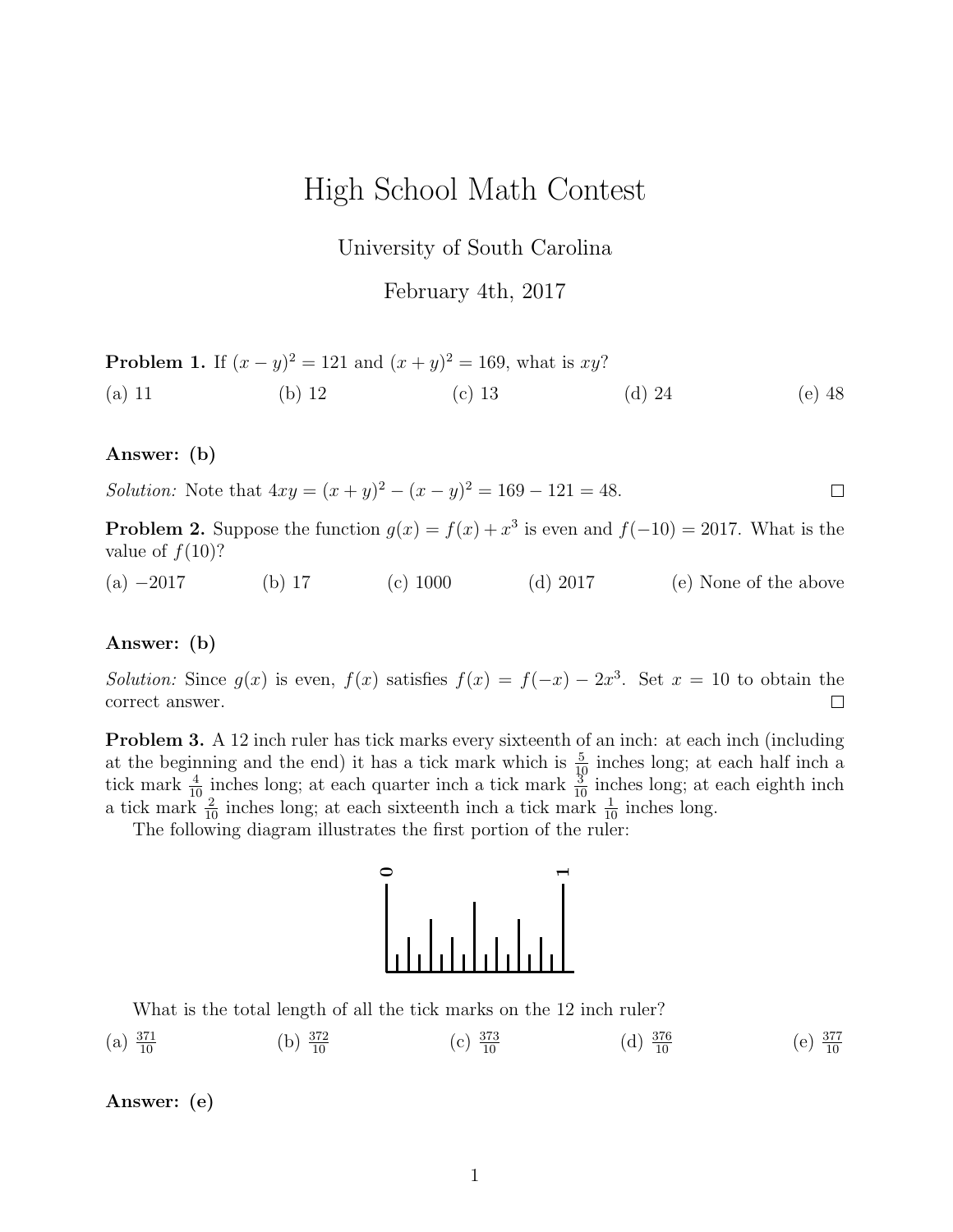*Solution:* There are 13 marks of length  $\frac{5}{10}$ , 12 of length  $\frac{4}{10}$ , 24 of length  $\frac{3}{10}$ , 48 of length  $\frac{2}{10}$ , and 96 of length  $\frac{1}{10}$ .

$$
13 \cdot \frac{5}{10} + 12 \cdot \frac{4}{10} + 24 \cdot \frac{3}{10} + 48 \cdot \frac{2}{10} + 96 \cdot \frac{1}{10} = \frac{377}{10}.
$$

**Problem 4.** If you know that  $f(x)$  is a quadratic polynomial with  $f(2) = 8$ ,  $f(3) = 15$ , and  $f(4) = 26$ , what is the sum of the coefficients of f?

(a) 1 (b) 3 (c) 4 (d) 5 (e) 6

### Answer: (d)

Solution: Suppose  $f(x) = ax^2 + bx + c$ . Then we know

$$
4a + 2b + c = 8, \quad 9a + 3b + c = 15, \quad 16a + 4b + c = 26.
$$

Upon subtracting the first equation from the second, and the second from the third, we obtain  $5a + b = 7$  and  $7a + b = 11$ . We conclude that  $a = 2$ ,  $b = -3$ , and  $c = 6$ .  $\Box$ 

Problem 5. An equilateral triangle and a regular hexagon have perimeters of the same length. If the area of the triangle is 2 square units, what is the area of the hexagon?

(a) 1 (b) 2 (c) 3 (d) 4 (e) 6

### Answer: (c)

Solution: Let a be the side length of the triangle  $T$ ; then the side length of the hexagon is  $a/2$ . The hexagon can be cut up into six equilateral triangles, each of side length  $a/2$ , and each has area  $1/4$  that of T. Therefore, the area of the hexagon is  $\frac{6}{4}$  times that of T, so 3.

**Problem 6.** A real number  $\theta$  satisfies  $\cos \theta = \tan \theta$ . What is the value of  $\frac{1}{1}$  $\sin \theta$  $+\cos^4\theta$ ? (a)  $-2$  (b)  $-1$  (c) 0 (d) 1 (e) 2

# Answer: (e)

Solution: The condition implies that  $\cos^2 \theta = \sin \theta$ . And combining with the identity  $\cos^2 \theta +$  $\sin^2 \theta = 1$ , we have  $\frac{1}{1}$  $\sin \theta$  $+\cos^4\theta =$  $\cos^2\theta + \sin^2\theta$  $\sin \theta$  $+\sin^2\theta = (1 + \sin\theta) + (1 - \cos^2\theta) =$  $2 + \sin \theta - \cos^2 \theta = 2.$ 

Problem 7. A white billiard ball is on a 4 foot by 6 foot billiard table, with its center one foot away from a four foot wall, and in the middle of the two longer walls. You aim to reach the position symmetrically opposite.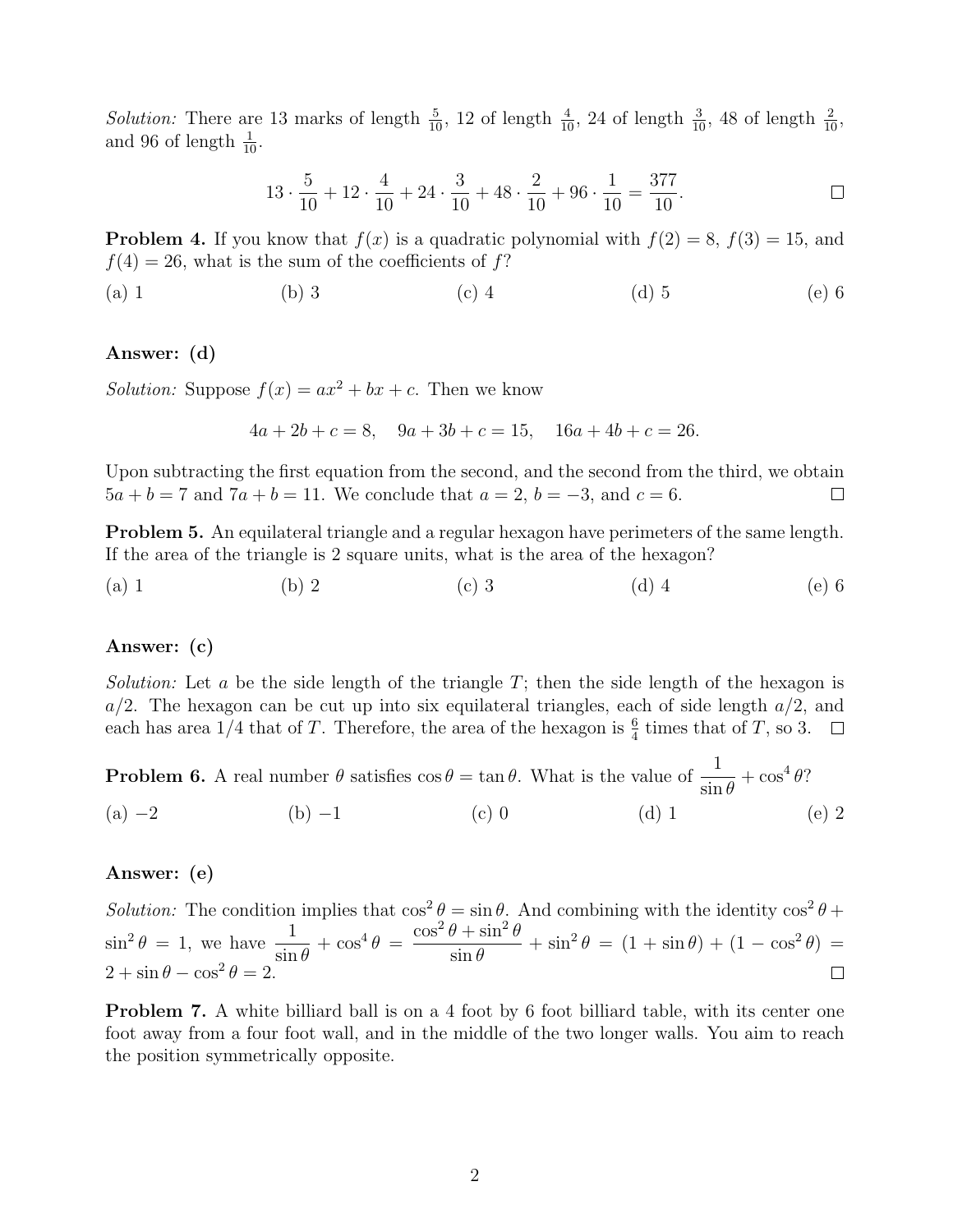

You hit the white ball so that it travels in a straight line to side  $\overline{CD}$ , bounces off this side so that the angle of reflection equals the angle of incidence, travels in another straight line to side AD, bounces off this side so that the angle of reflection again equals the angle of incidence, and again travels in a straight line, now to its final position with its center exactly one foot from the opposite side of the table and in the middle of the two longer sides.

How far in feet does the center of the white ball travel from its initial position to its final position?

(a)  $3 + 2\sqrt{3}$ (b)  $4\sqrt{3}$ (c)  $2\sqrt{13}$ (d)  $2\sqrt{14}$  $(e)$  7.5

## Answer: (c)

Solution: Visualize the target position, off the pool table, one foot below the  $\overline{CD}$  wall and two feet to the left of the AD wall. Then, a straight line path to this location (jumping over the walls of the pool table) is equivalent to a path to the white ball with two bounces as the walls of the pool table) is equivalent to a path to the white ball will<br>described. The distance to the target location is  $\sqrt{6^2 + 4^2} = \sqrt{52} = 2\sqrt{13}$ .  $\Box$ 

Problem 8. In the figure below, the large equilateral triangle is formed by 25 smaller equilateral triangles, each with an area of 1cm<sup>2</sup>. What is the area of triangle  $\triangle ABC$  in cm<sup>2</sup>?

(a) 10 (b) 10.5 (c) 11 (d) 11.25 (e) 11.5



# Answer: (a)

*Solution:* We divide  $\triangle ABC$  into four triangles, and on the outside of  $\triangle ABC$  we draw triangles congruent to three of these: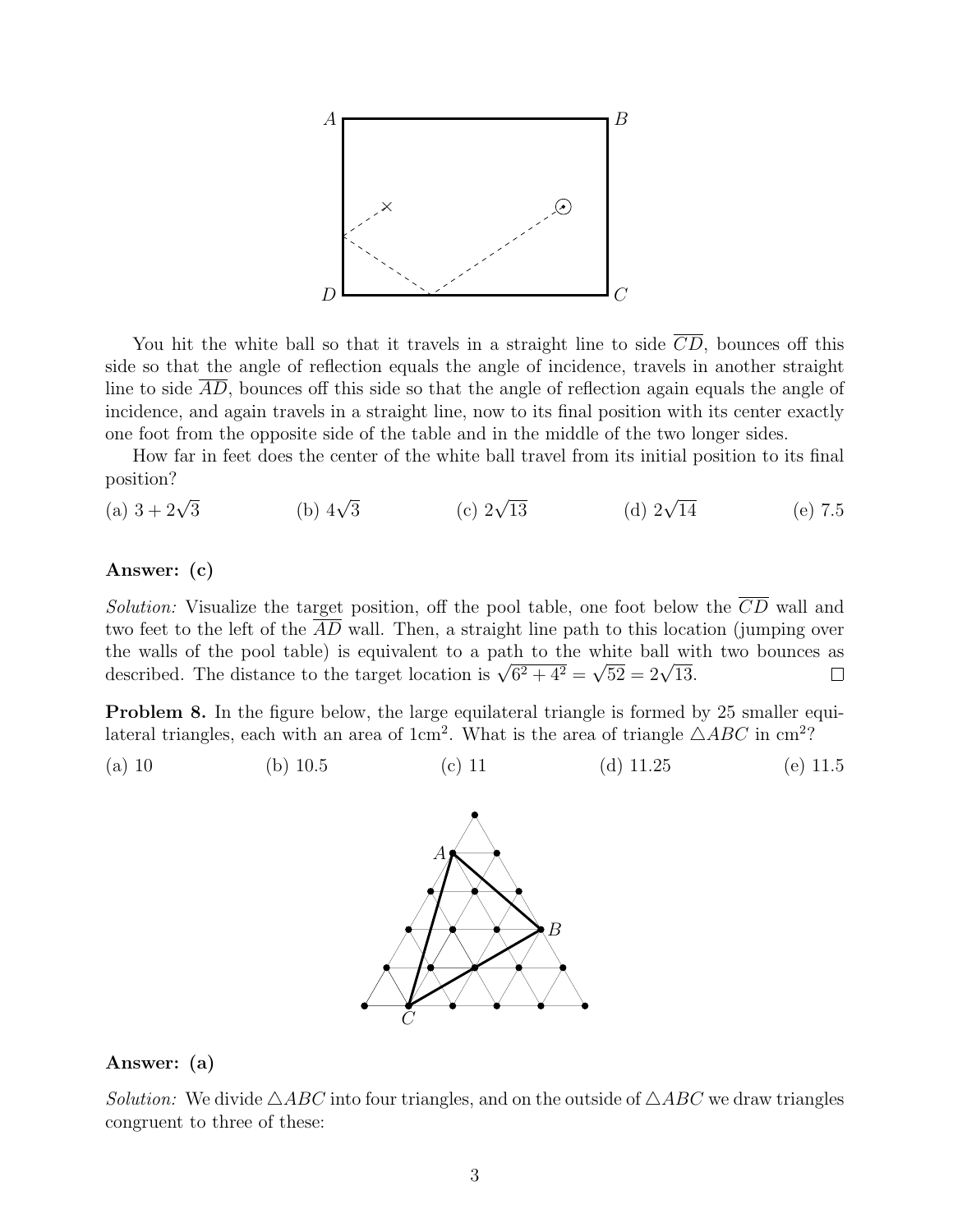

If x is the area of  $\triangle ABC$ , then since the pairs of congruent triangles cover 18 of the small triangles, we see from the picture that  $2(x - 1) = 18$ . Therefore  $x = 10$ .  $\Box$ 

**Problem 9.** How many positive integer *n* satisfy the inequality  $1! + 2! + 3! + 4! + n! \leq n^3$ ? (a) 1 (b) 2 (c) 4 (d) 5 (e) None of the above

# Answer: (a)

*Solution:* We rewrite the equation as  $33+n! \leq n^3$ . Of  $n \in \{1, 2, 3, 4, 5\}$  we see that only  $n=4$ yields a solution. No larger n can be a solution, as for  $n \geq 5$  the left side grows much more rapidly than the right. (For example, it can be proved that the left side more than doubles at each step with  $n \geq 5$ , and the right side less than doubles.)  $\Box$ 

**Problem 10.** Suppose a and b are two different real numbers, and the function  $f(x) =$  $x^2 + ax + b$  satisfies  $f(a) = f(b)$ . What is the value of  $f(2)$ ?

(a) 1 (b) 2 (c) 3 (d) 4 (e) 5

# Answer: (d)

Solution: Following the given conditions and the symmetry of the quadratic function with respect to the vertical line at  $x = -\frac{a}{2}$  $\frac{a}{2}$ , we have  $\frac{a+b}{2} = -\frac{a}{2}$  $\frac{a}{2}$ . It is then  $2a + b = 0$ , so  $f(2) = 4 + 2a + b = 4.$  $\Box$ 

**Problem 11.** For  $\theta \in (\frac{\pi}{4})$  $\frac{\pi}{4}, \frac{\pi}{2}$  $(\frac{\pi}{2})$ , let  $A = (\cos \theta)^{\cos \theta}$ ,  $B = (\sin \theta)^{\cos \theta}$ ,  $C = (\cos \theta)^{\sin \theta}$ . Which of the following is true?

(a) 
$$
A < B < C
$$
 (b)  $A < C < B$  (c)  $B < A < C$  (d)  $B < C < A$  (e)  $C < A < B$ 

# Answer: (e)

Solution: Since  $\theta \in (\frac{\pi}{4})$  $\frac{\pi}{4}, \frac{\pi}{2}$  $\frac{\pi}{2}$ , we have  $0 < \cos \theta < \sin \theta < 1$ . Then  $(\cos \theta)^{\cos \theta} < (\sin \theta)^{\cos \theta}$  and  $(\cos \theta)^{\sin \theta} < (\cos \theta)^{\cos \theta}.$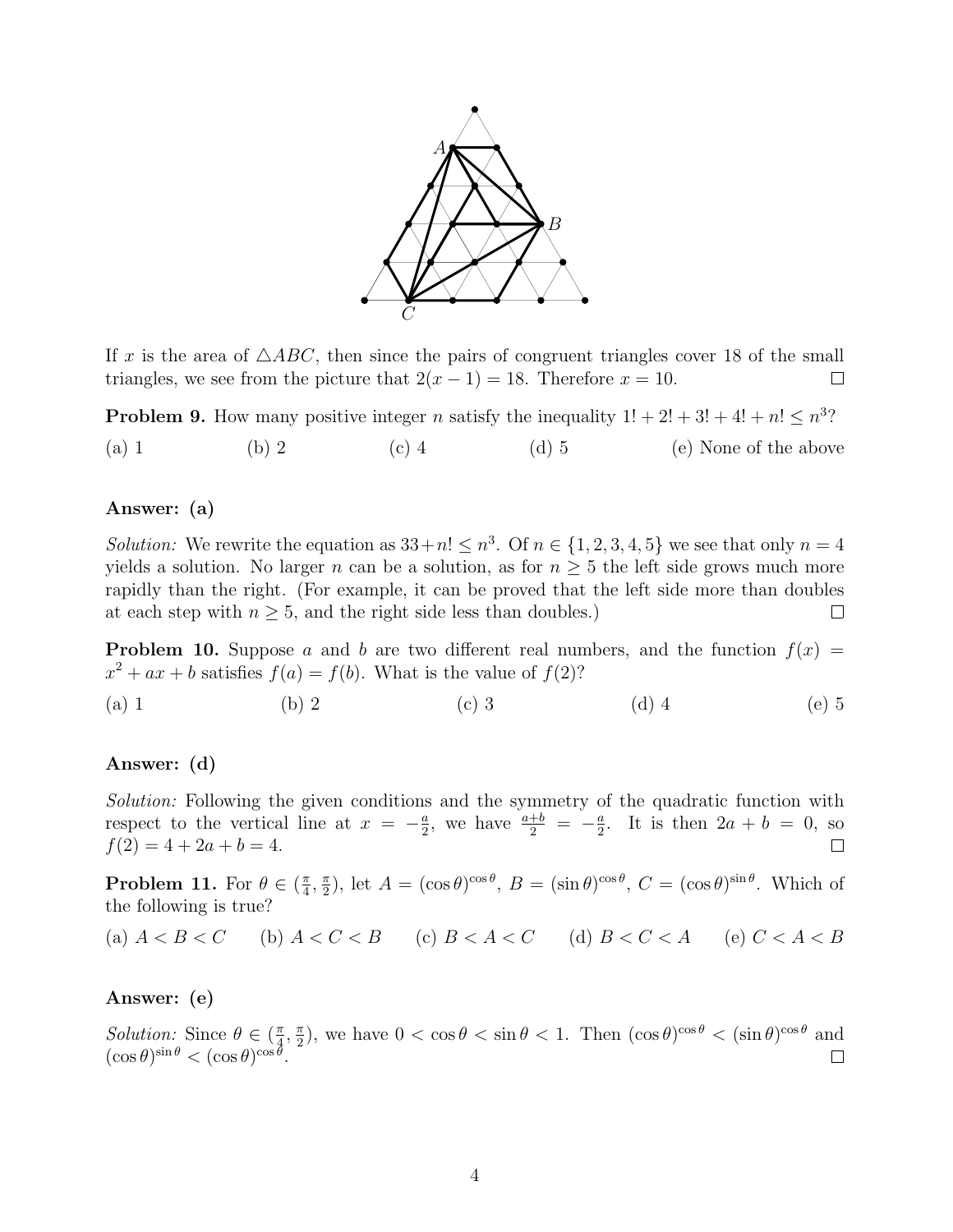**Problem 12.** Find  $a \cdot b$ , given that

$$
a = \sqrt{6 + \sqrt{6 + \sqrt{6 + \sqrt{\cdots}}}}
$$

$$
b = \sqrt{9 - \sqrt{9 - \sqrt{9 - \sqrt{\cdots}}}}
$$

(a)  $\frac{3}{2}(\sqrt{26}-2)$  (b)  $\frac{3}{2}(\sqrt{37}-1)$  (c)  $4\sqrt{5}-2$  $\sqrt{2}$  (d) 3 $\sqrt{ }$ (e) None of the above

### Answer: (b)

Solution: Notice that  $a^2 = 6 + a$ ; therefore,  $a = 3$  (we cannot have  $a = -2$ ). Similarly, note *Solution:* Notice that  $a^2 = 6 + a$ ; therefore,  $a = 3$  (we cannot have  $a = -2$ ). Similarly, note that  $b^2 = 9 - b$ ; thus,  $b = (\sqrt{37} - 1)/2$  (we keep only the positive value). From these, it is simple to compute their product.  $\Box$ 

**Problem 13.** How many integers n satisfy  $n^4 + 6n < 6n^3 + n^2$ ?

(a) 3 (b) 4 (c) 5 (d) 6 (e) None of the above

### Answer: (b)

*Solution:* Write the inequality as  $n^4 - 6n^3 - n^2 + 6n < 0$ , or  $n(n-6)(n-1)(n+1) < 0$ . Now it is immediate to conclude that  $n \in \{2, 3, 4, 5\}.$  $\Box$ 

Problem 14. What is the range of the following function?

$$
f(x) = \frac{x+1}{x^2+1}
$$

(a)  $\left[\frac{1-\sqrt{2}}{4}\right]$  $\frac{\sqrt{2}}{4}$ ,  $\frac{1+\sqrt{2}}{4}$  $\frac{-\sqrt{2}}{4}$ ] (b)  $\left[\frac{1-\sqrt{2}}{3}\right]$  $\frac{\sqrt{2}}{3}, \frac{1+\sqrt{2}}{3}$  $\frac{-\sqrt{2}}{3}$  (c)  $\left[\frac{1-\sqrt{2}}{2}\right]$  $\frac{1+\sqrt{2}}{2}, \frac{1+\sqrt{2}}{2}$  $\frac{-\sqrt{2}}{2}$  (d) [1 –  $\sqrt{2}$ ,  $1 + \sqrt{2}$  (e) None of the above

### Answer: (c)

*Solution:* Assume  $\lambda \in \mathbb{R}$  is in the range of this function. Solve for x in the equation

$$
\frac{x+1}{x^2+1} = \lambda
$$

to get the equivalent (quadratic) equation  $\lambda x^2 - x + (\lambda - 1) = 0$ . The discriminant of the solution,  $\Delta = 1 - 4\lambda(\lambda - 1)$  indicates precisely what values of  $\lambda$  are acceptable. Solving the corresponding inequality  $\Delta \geq 0$  offers the answer.  $\Box$ 

**Problem 15.** Let n be the smallest integer such that the sum of the digits of the sum of the digits of n is 11. What is the sum of the digits of the sum of the digits of  $n + 1$ ?

(a) 3 (b) 4 (c) 7 (d) 8 (e) 12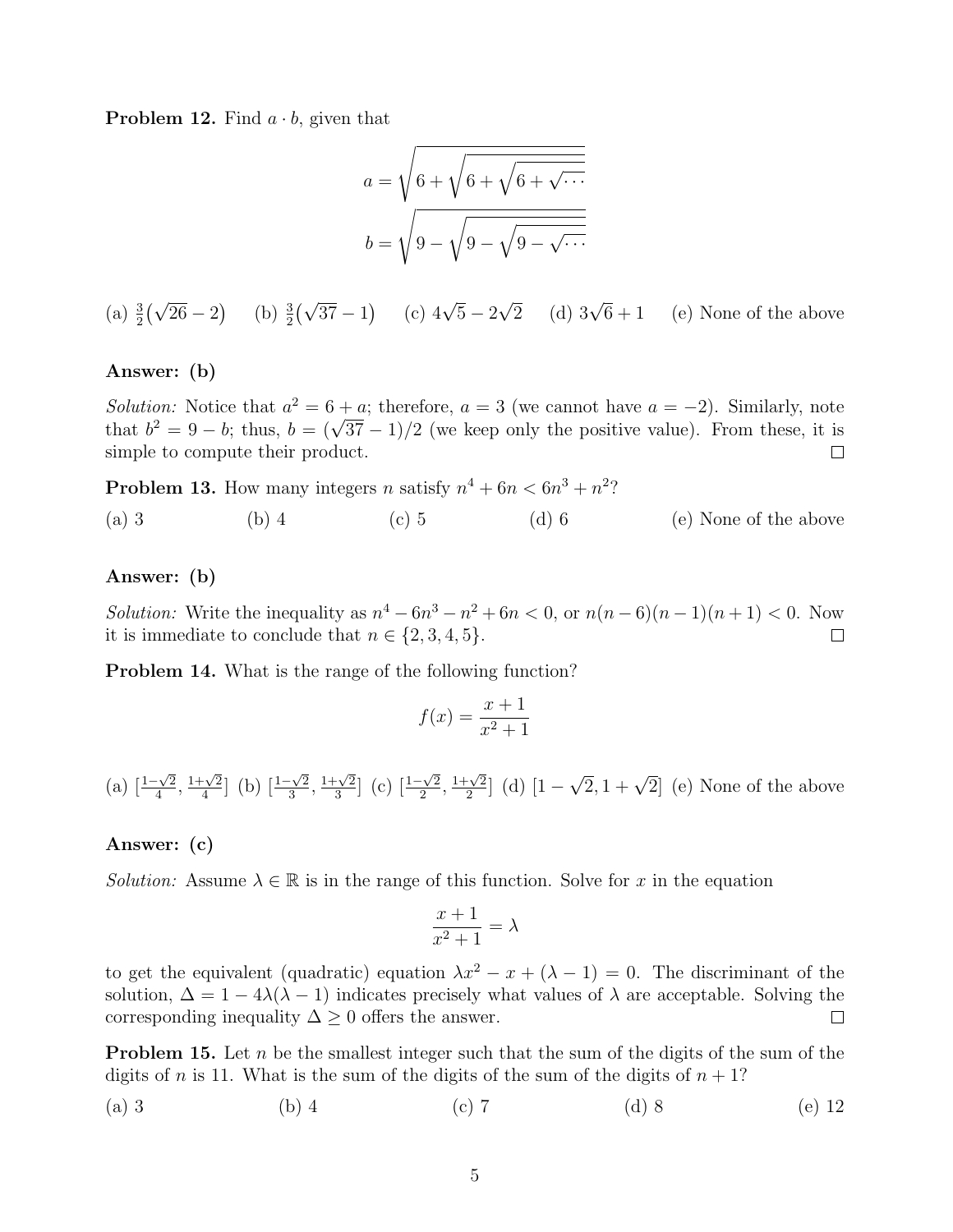# Answer: (a)

Solution: The sum of the digits of n will be 29 (the smallest number whose digits sum to 11), and so  $n = 2999$ , and  $n + 1 = 3000$ .  $\Box$ 

**Problem 16.** Let  $a, b, c$ , and  $d$  be integers satisfying

$$
a \log_{10} 2 + b \log_{10} 3 + c \log_{10} 5 + d \log_{10} 7 = 2017.
$$

What is  $a + b + c + d$ ?

(a) 2016 (b) 2017 (c) 5012 (d) 5034 (e) None of the above

# Answer: (e)

Solution: Raising both sides to the tenth power, we get

$$
2^a 3^b 5^c 7^d = 10^{2017},
$$

 $\Box$ 

so  $a = c = 2017$  and  $b = d = 0$ . So the answer is 4034, which was not provided.

Problem 17. Given three circles of radius 2, tangent to each other as shown in the following diagram, what is the area for the shaded region?

(a) 
$$
\sqrt{3} - \frac{\pi}{2}
$$
 (b)  $4\sqrt{3} - 2\pi$  (c)  $\frac{4\sqrt{3} - \pi}{3}$  (d)  $2\sqrt{6} - \pi$  (e) None of the above

### Answer: (b)

Solution: The shaded area can be obtained by subtracting from the area of an equilateral triangle with side-length 4, three sections of  $60°$  of a circle with radius 2. The result follows.  $\Box$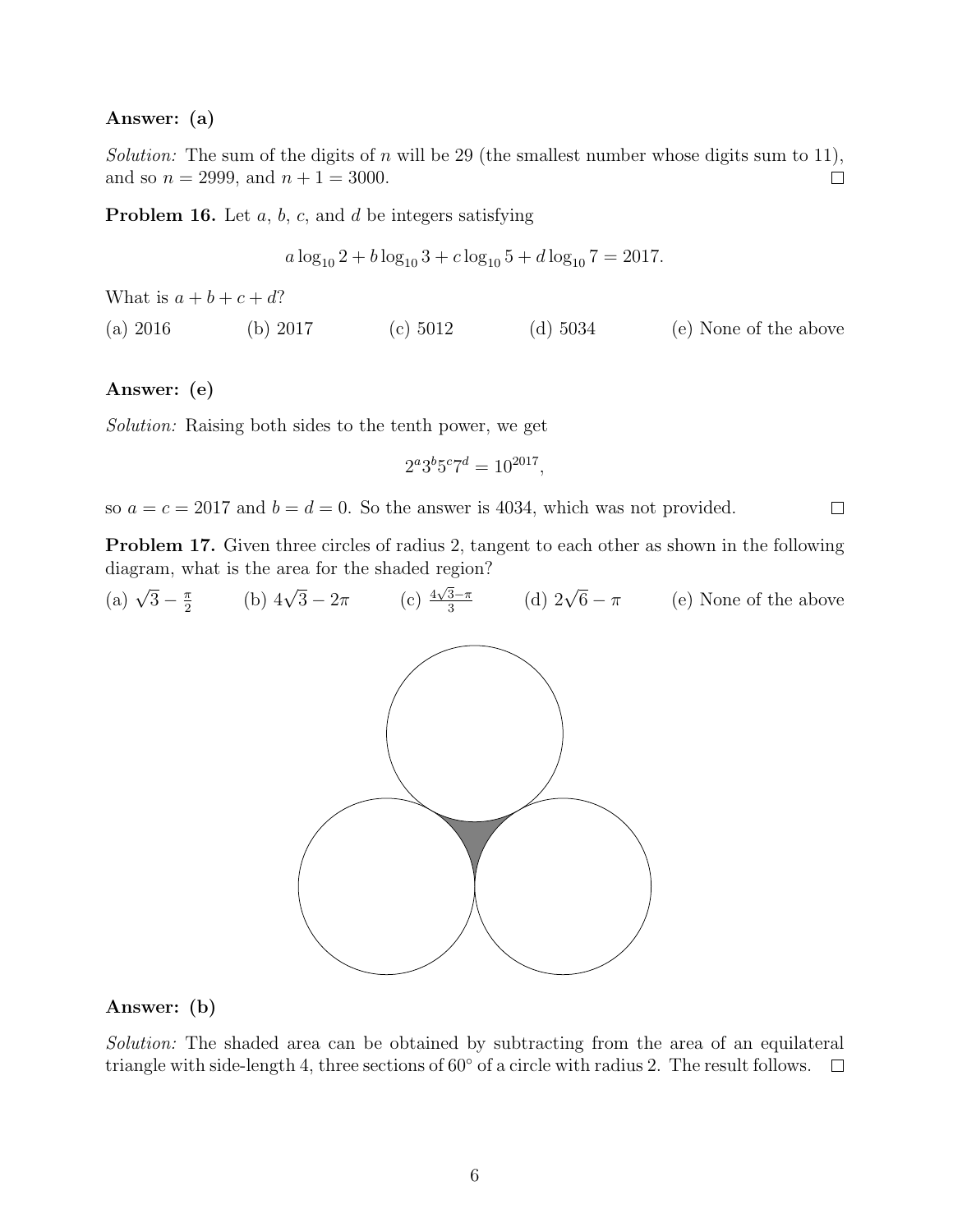Problem 18. What is the value of

$$
\log_2(27) \cdot \log_3(25) \cdot \log_5(32)
$$

to the nearest integer?

(a) 23 (b) 29 (c) 30 (d) 32 (e) 36

#### Answer: (c)

Solution: Writing everything in terms of natural logarithms, this equals

$$
\frac{\ln(27)}{\ln(2)} \cdot \frac{\ln(25)}{\ln(3)} \cdot \frac{\ln(32)}{\ln(5)}.
$$

We rearrange this as

$$
\frac{\ln(27)}{\ln(3)} \cdot \frac{\ln(25)}{\ln(5)} \cdot \frac{\ln(32)}{\ln(2)} = 3 \cdot 2 \cdot 5 = 30.
$$

Note that the instructions to round to the nearest integer are a red herring, as the answer is already an integer.  $\Box$ 

**Problem 19.** In this problem, a and b represent real numbers. Given that the maximum value and the minimum value of the function  $f(t) = a \sin t + b \cos t$  differ by exactly 10, what is the largest possible value of  $a + b$ ?

(a)  $4\sqrt{2}$  $\frac{2}{2}$  (b) 6 (c) 7 (d) 5√ (d)  $5\sqrt{2}$  (e) None of the above

# Answer: (d)

Solution: For any real numbers a and b, the maximum value of the function  $f(t) = a \sin t +$ b cos t is  $\sqrt{a^2 + b^2}$ . The minimum value of f is  $-\sqrt{a^2 + b^2}$ .

s t is  $\sqrt{a^2 + b^2}$ . The minimum value of f is  $-\sqrt{a^2 + b^2}$ .<br>Indeed, If  $\theta$  is an angle such that  $\cos \theta = a/\sqrt{a^2 + b^2}$  and  $\sin \theta = b/\sqrt{a^2 + b^2}$ , then we may write √

$$
f(t) = \sin(t + \theta)\sqrt{a^2 + b^2}.
$$

From the statement of the problem, we deduce  $2\sqrt{a^2 + b^2} = 10$ . In other words,  $a^2 + b^2 =$ 25. As  $(a + b)^2 = 2(a^2 + b^2) - (a - b)^2 = 50 - (a - b)^2$ , we see the maximum value of  $a + b$ 25. As  $(a + b)^2 = 2(a^2 + b^2) - (a - b)^2 = 50 - (a - b)^2$ , we see the maximum value of a conduct of  $a + b$ .<br>occurs when  $(a + b)^2 = 50$  and  $a = b$ . This gives  $a + b = 5\sqrt{2}$  for the maximum of  $a + b$ .

Problem 20. There are 10 sticks in a bag. The length of each stick is an integer (measured in inches). It is not possible to make a triangle out of any three sticks from that bag. What is the shortest length (in inches) the longest stick could possibly be?

(a) 11 (b) 19 (c) 55 (d) 101 (e) 1023

Answer: (c)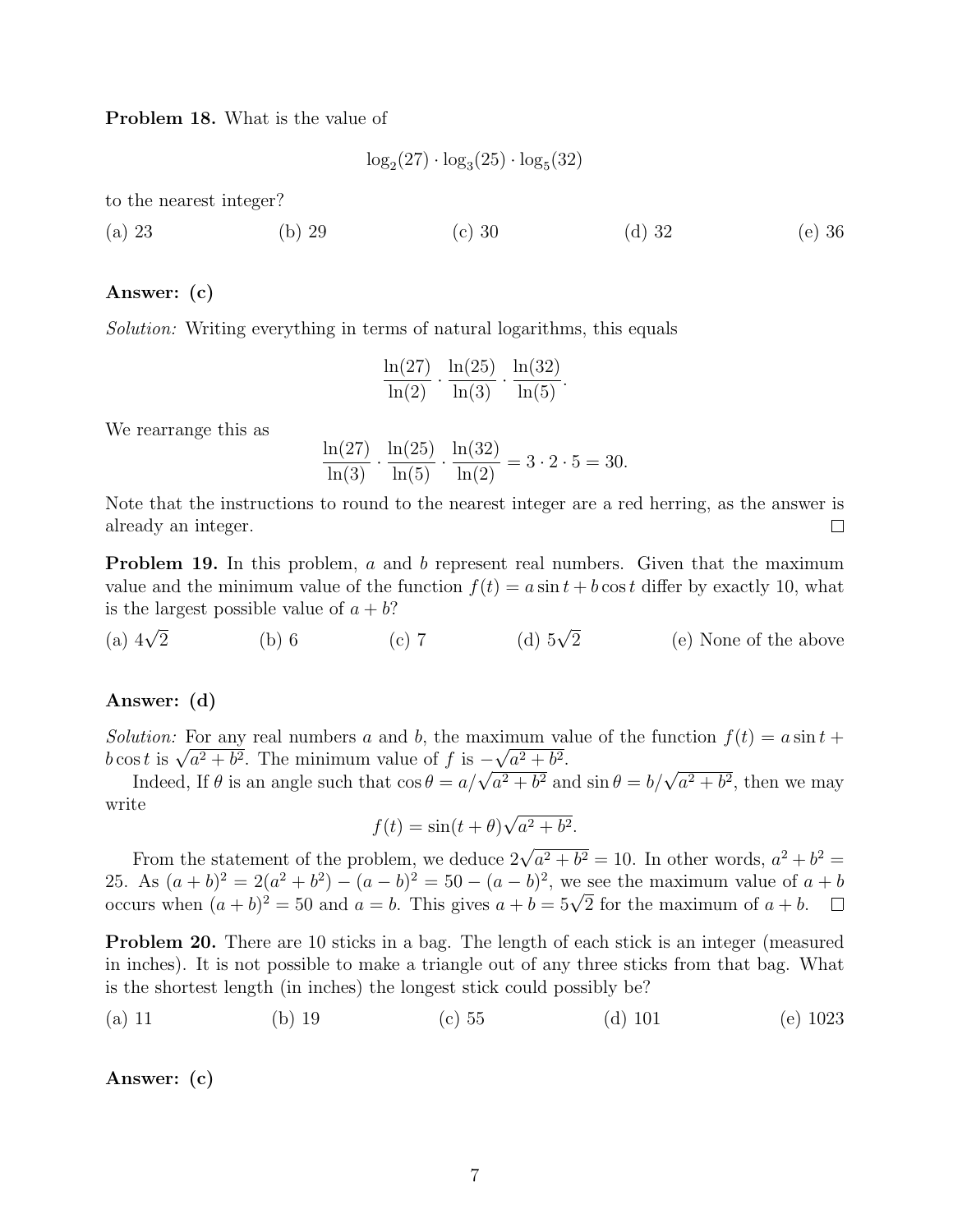Solution: The optimal configuration is when the two shortest sticks are 1 inch each. Then the third must be at least two inches, and will be two inches in an optimal configuration. The fourth must be at least three, the fifth must be at least five  $(2 + 3)$ , and so on. We see that the lengths of the sticks are Fibonacci numbers  $(8 = 3 + 5, 13 = 5 + 8, \text{ etc.})$ , so the longest has length 55.  $\Box$ 

**Problem 21.** Triangle  $\triangle ABC$  has sides  $\overline{AB}$  of length 6,  $\overline{BC}$  of length 3, and  $\overline{AC}$  of length 5. The angle bisector of  $\angle C$  intersects AB in point D. What is the length of the line segment AD?

(a) 3 (b)  $\frac{13}{4}$  $(c)$   $\frac{7}{2}$ (d)  $\frac{15}{4}$ (e) 4

### Answer: (d)

*Solution:* Let  $\theta = \angle BCD = \angle ACD$ . By the law of sines,

$$
\frac{\sin \theta}{BD} = \frac{\sin(\angle BDC)}{3} = \frac{\sin(\angle ADC)}{3} = \frac{5}{3} \cdot \frac{\sin(\angle ADC)}{5} = \frac{5}{3} \cdot \frac{\sin \theta}{AD}.
$$

Therefore  $BD = \frac{3}{5}AD$ , so that  $6 = AB = AD + BD = \frac{8}{5}AD$ , and  $AD = \frac{30}{8} = \frac{15}{4}$  $\frac{15}{4}$ .  $\Box$ 

**Problem 22.** For each positive integer n, write  $\sigma(n)$  for the sum of the positive divisors of n. As n ranges through all positive integers up to 100, what is the largest value of  $\sigma(n)$ ?

(a) 217 (b) 243 (c) 252 (d) 256 (e) 291

# Answer: (c)

*Solution:* It will be achieved by n which is (a) large and (b) has as many divisors as possible. In particular we want  $n$  to be divisible by lots of small numbers (because then  $n$  will be divisible by large factors as well).

An obvious candidate is 96, which is divisible by 1, 2, 3, and 4. We have

 $\sigma(96) = 1 + 2 + 3 + 4 + 6 + 8 + 12 + 16 + 24 + 32 + 48 + 96 = 252.$ 

This is the largest value.

A solution by elimination can be done as follows: Notice that we can write  $\sigma(n)$  as the following product:

$$
\sigma(n) = \prod_{\substack{p \text{ prime divides } n \\ p^r \text{ divides } n}} (1 + p + p^2 + \dots + p^r)
$$
(1)

As the choice 291 is odd and (1) is even when p is odd and r is odd, we are left for this choice with considering *n* divisible only by a power of 2 or odd prime powers  $p^r$  where *r* is even. For  $n \le 100$ , this is only possible with the prime powers 2, 4, 8, 16, 32, 64, 9, 81, 25 and 49. As these have (1) equal to 3, 7, 15, 31, 63, 127, 13, 121, 31 and 57, respectively, and these cannot multiply to give  $291 = 3 \cdot 97$ , the choice 291 is not possible. The choice  $256 = 2^8$  requires (1) to be a power of 2 for each  $p^r$  dividing n as above. In particular, p has to be odd and r has to be odd and one quickly checks  $p = 3$  and  $r = 3$  to see that (1) is not a power of 2 in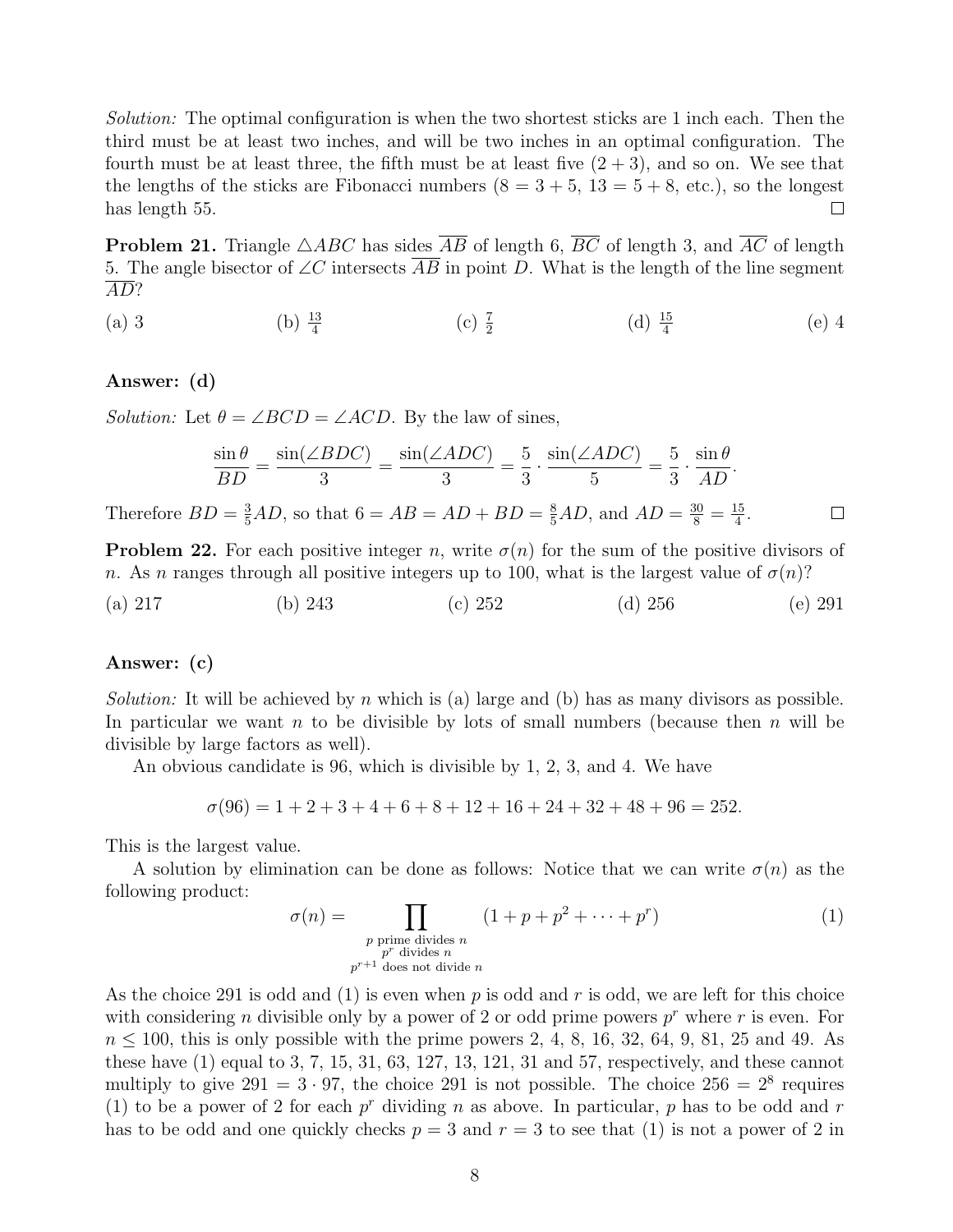this case so that  $r$  must be 1 and we are only interested in  $n$  which are a product of distinct odd primes p with  $1 + p$  a power of 2. By considering powers of 2 minus one, we see the only permissible primes p that can divide n are  $3=2^2-1, 7=2^3-1$  and  $31=2^5-1$ . But, in order to get  $\sigma(n) = 256$ , we would need *n* divisible by both 7 and 31 which does not happen for  $n \leq 100$ .  $\Box$ 

**Problem 23.** Let x, y and z be real numbers in [0, 1]. What is the maximum possible value of  $\sqrt{|x-y|} + \sqrt{|y-z|} + \sqrt{|z-x|}$ ?

(a) 1 (b)  $\sqrt{2}$ (c)  $\sqrt{3}$ 3 (d) 2 (e)  $1+\sqrt{2}$ 

# Answer: (e)

Solution: Clearly we should take two of the numbers to be 0 and 1, say  $x = 0$  and  $y = 1$ . Then we maximize the resulting expression by taking z right in the middle, so that  $\sqrt{|x - y|} +$  $\frac{1}{2}$ uning expression by taking 2<br> $\frac{1}{1} + \sqrt{1/2} + \sqrt{1/2} = 1 + \sqrt{2}.$  $\sqrt{|y-z|} + \sqrt{|z-x|} =$  $\Box$ 

**Problem 24.** The equation  $x^3 - 4x^2 - 11x + a$  has three roots  $x_1, x_2$ , and  $x_3$ . If  $x_1 = x_2 + x_3$ , what is  $a$ ?

(a) 24 (b) 28 (c) 30 (d) 32 (e) 36

# Answer: (c)

*Solution:* Because the polynomial in question can be written as  $(x - x_1)(x - x_2)(x - x_3)$ , we have  $x_1 + x_2 + x_3 = 4$ . Thus  $x_1 = x_2 + x_3 = 2$ .

Similarly  $x_1x_2 + x_1x_3 + x_2x_3 = -11$ , and we have

$$
-11 = x_1x_2 + x_1x_3 + x_2x_3 = x_1(x_2 + x_3) + x_2x_3 = 4 + x_2x_3,
$$

 $\Box$ 

so that  $x_2x_3 = -15$ . Thus,  $a = -x_1x_2x_3 = 30$ .

**Problem 25.** Suppose that  $t = \sqrt{(x^2 - 2)^2 + (x - 5)^2} + \sqrt{(x^2 - 3)^2 + x^2}$ . As x ranges over all real numbers, what is the minimum value of  $t$ ?

(a)  $\sqrt{10}$ (b)  $\sqrt{20}$  $\overline{20}$  (c)  $\sqrt{26}$  (d)  $\sqrt{ }$ 52 (e) There is no minimum

# Answer: (c)

Solution: The first square root is the distance between the point  $(x, x^2)$  and  $(5, 2)$ . The second square root is the distance between the point  $(x, x^2)$  and  $(0, 3)$ . As the line segment between  $(0, 3)$  and  $(5, 2)$  intersects the parabola  $y = x^2$ , the minimum t is achieved when x is the xcoordinate of this intersection point. The total distance is simply the distance between  $(5, 2)$ coordinate of this i<br>and  $(0,3)$ , or  $\sqrt{26}$ . П

**Problem 26.** In a square with side length 1, a quarter circle is drawn with center at the top left corner and passing through the top right and bottom left corners, and a half circle is drawn with the right side of the square as its diameter. (See the accompanying diagram.)

A smaller circle is drawn tangent to the quarter circle, the half circle, and the bottom edge (as shown). Determine its radius.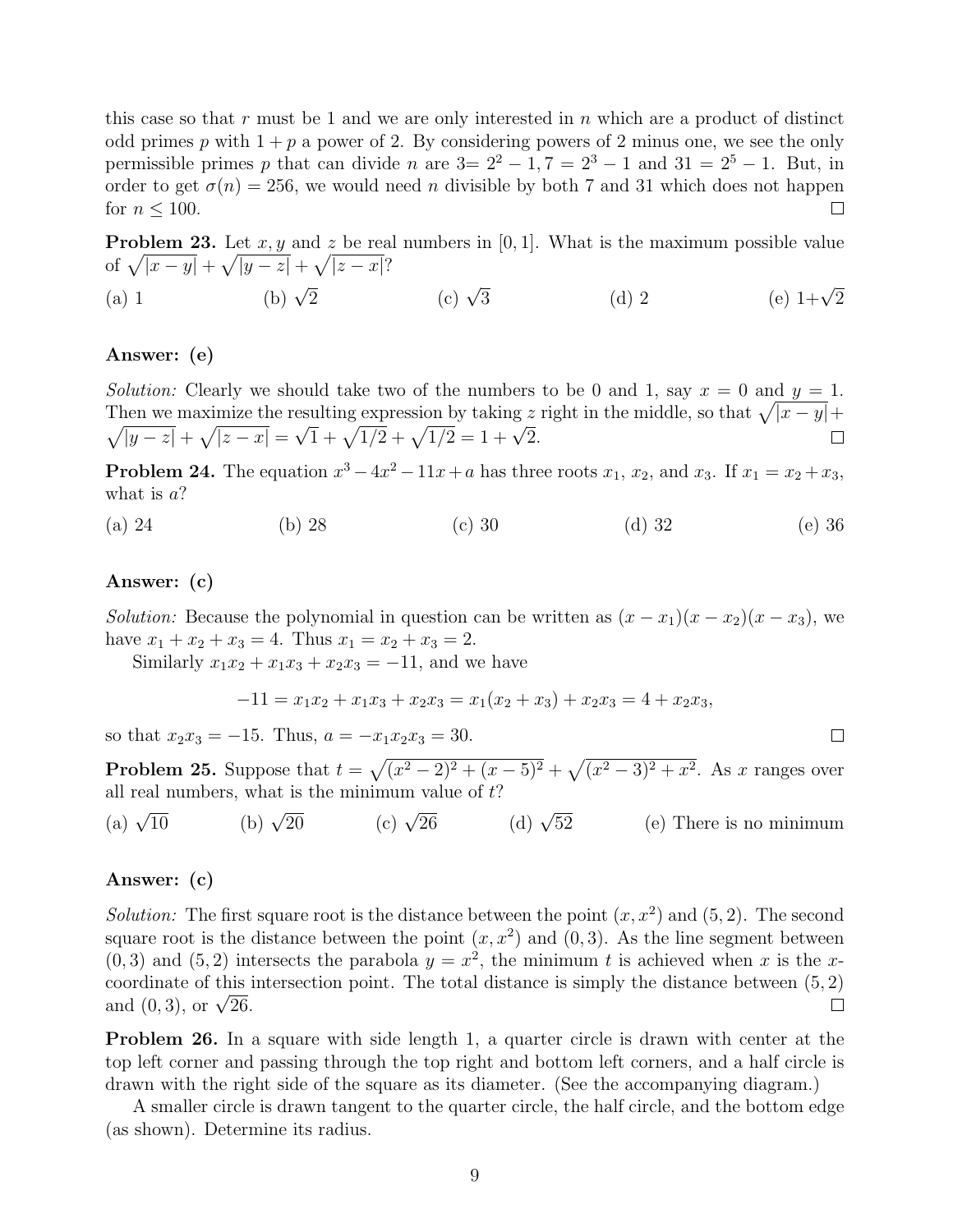

(a) 
$$
\frac{9}{5} - \sqrt{3}
$$
 (b)  $\frac{3}{2} - \sqrt{2}$  (c)  $3 - 2\sqrt{2}$  (d)  $\frac{\sqrt{2}}{2} - \frac{1}{2}$  (e)  $\frac{\sqrt{3} + \sqrt{2}}{\sqrt{3} - \sqrt{2}}$ 

### Answer: (b)

Solution: Assume the diagram is oriented so that the bottom left has coordinates  $(0,0)$  and the top right  $(1, 1)$ . Write  $(a, x)$  for the coordinates of the smallest circle; then the radii of the three circles are (from smallest to largest)  $x, \frac{1}{2}$  $\frac{1}{2}$ , and 1.

The line from  $(0, 1)$  to  $(a, x)$  has length  $1 + x$ , as it comprises two radii. Therefore we have  $a^2 + (1-x)^2 = (1+x)^2$ , and hence  $a^2 = 4x$ . Similarly, considering a line from  $(1, \frac{1}{2})$  $\frac{1}{2}$ ) to  $(a, x)$ we conclude that  $(1-a)^2 + (\frac{1}{2} - x)^2 = (\frac{1}{2} + x)^2$ , which reduces to  $(1-a)^2 = 2x$ .

So  $4x = 2(1-a)^2 = a^2$ , so that  $a^2 - 4a + 2 = 0$ . This quadratic equation has the solutions  $a = 2 \pm \sqrt{2}$ , of which only  $2 - \sqrt{2}$  makes sense geometrically. Therefore  $x = \frac{3}{2} - \sqrt{2}$ .  $\Box$ 

**Problem 27.** What is the value of  $\cos^2 10^\circ + \cos^2 50^\circ - \sin 40^\circ \sin 80^\circ$ ?  $(a) -\frac{3}{4}$ 4  $(b) -\frac{1}{4}$ 4  $(c)$   $\frac{1}{4}$ (d)  $\frac{1}{2}$ 

# Answer: (e)

Solution: We have

$$
\cos^2 10^\circ + \cos^2 50^\circ - \sin 40^\circ \sin 80^\circ
$$
  
=  $(\cos 10^\circ - \cos 50^\circ)^2 + \cos 50^\circ \cos 10^\circ$   
=  $4 \sin^2 30^\circ \sin^2 20^\circ + \cos 50^\circ \cos 10^\circ$   
=  $\frac{1}{2}(1 - \cos 40^\circ) + \frac{1}{2}(\cos 40^\circ + \cos 60^\circ)$   
=  $\frac{1}{2} + \frac{1}{4} = \frac{3}{4}$ .

 $(e)$   $\frac{3}{4}$ 

Solution: Given the answer choices listed, it is also possible to estimate all but the last answer choice.

The cosine function decays very slowly for small angles; we have  $\cos 10^\circ = .984...$  We have that  $\cos^2 50^\circ$  is a little bit smaller than  $\cos^2 45^\circ$ , which is  $\frac{1}{2}$ . Now we just have to notice that  $\sin 40^\circ$  is substantially less than  $\frac{3}{4}$ , so that  $\frac{1}{2}$  and all the smaller answers are not plausible. This leaves  $\frac{3}{4}$ .  $\Box$